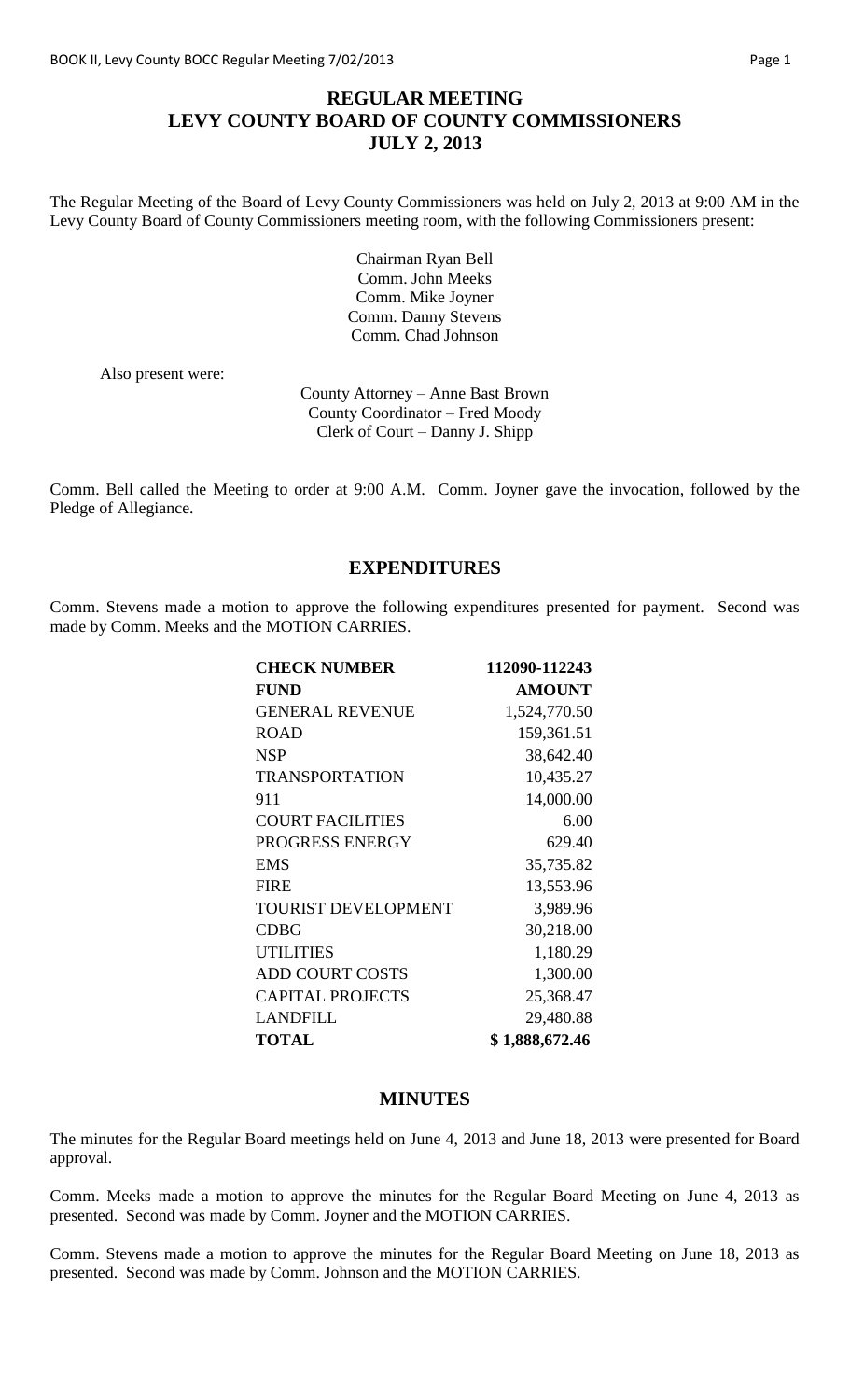# **SUPERVISOR OF ELECTIONS**

Tammy Jones

Request approval for Levy County Courthouse lobby wall space to display "Vote in Honor of a Vet" program.

Mrs. Jones requested Board approval to place a display on a wall in the Levy County Courthouse lobby for their "Vote in Honor of a Vet" program. The goal of the program is to recognize veterans by encouraging voter participation among the entire voting population. Veterans and family members of veterans who wish to participate will complete and submit a photo and short biography on a form provided.

Comm. Joyner made a motion to approve the request to use wall space in the Courthouse Lobby to display the "Vote in Honor of a Vet" program. Second was made by Comm. Stevens and the MOTION CARRIES.

# **BOY SCOUTS OF AMERICA**

Hunter Bell

Eagle Scout Presentation

Michael Bell spoke to the Board and introduced his son Hunter Bell. He stated Hunter has completed all requirements for Life Scout which makes him a candidate for Eagle Scout. His presentation will describe the project he has chosen to achieve this.

Hunter Bell spoke to the Board explaining a project he has chosen to earn Eagle Scout. Hunter stated he had spoken to Matt Weldon, the Parks Director about building two new picnic tables and trash can holders at Blue Springs Park. With the Board's approval, he would like to proceed with this project and asked if the Board would waive the Park fee for himself and the other Scouts who would be helping him so they could swim afterwards.

<sup>1</sup>Comm. Bell indicated he would not vote on this item as he was related to Hunter Bell.

Comm. Meeks made a motion to approve the construction of picnic tables and trash can holders as requested as well as waiving the Park fee for Hunter and the other Scouts to swim afterwards. Second was made by Comm. Johnson and the MOTION CARRIES.

### **DEPARTMENT REPORTS**

### **COUNTY COORDINATOR**

Fred Moody

Request motion to set Health Insurance Premiums paid by the Board for Employees' coverage for Fiscal Year 2013-2014.

Mr. Moody requested action by the Board to set Health Insurance Premiums paid by the Board for Employees' coverage for Fiscal Year 2013-2014. Mr. Moody stated the overall increase is 6.4%. This calculates to an increase of \$11,197.94 per month.

Comm. Johnson made a motion to set the Health Insurance Premiums paid by the Board for Employees' coverage for Fiscal Year 2013-2014 at 6.4% as presented. Second was made by Comm. Meeks and the MOTION CARRIES.

### **EMERGENCY MANAGEMENT**

Mark S. Johnson, Director

 $\overline{a}$ 

Request acceptance of the Memorandum of Understanding between the American Red Cross North Central Florida Chapter and Levy County.

Mr. Johnson requested Board approval for acceptance of the Memorandum of Understanding between the American Red Cross, North Central Florida Chapter and Levy County.

<sup>1</sup> Comm. Bell – Form 8B, Memorandum of Voting Conflict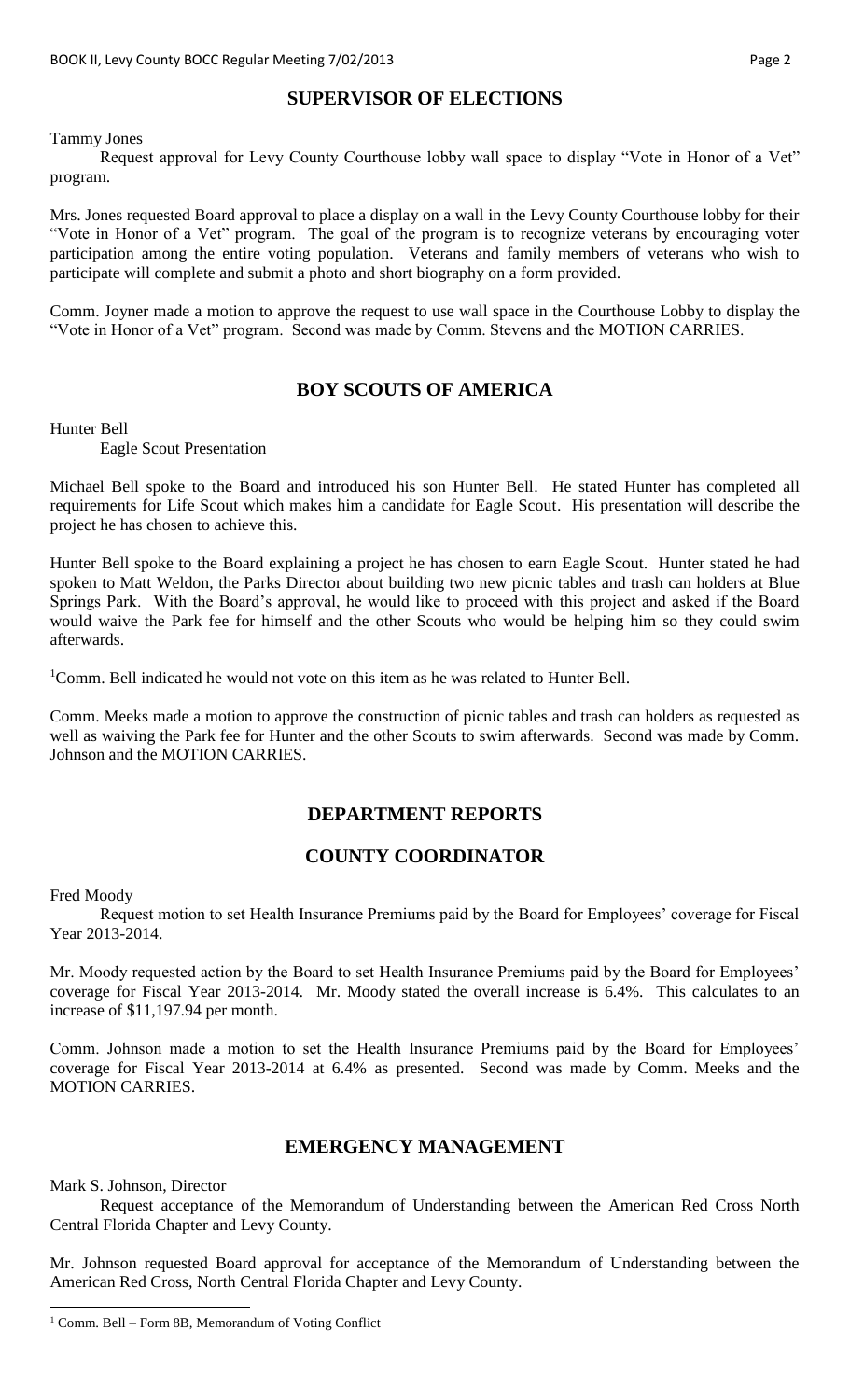BOOK II, Levy County BOCC Regular Meeting 7/02/2013 **Page 3** All research 2010 Rage 3

Comm. Johnson made a motion to accept the Memorandum of Understanding between the American Red Cross, North Central Florida Chapter and Levy County. Second was made by Comm. Joyner and the MOTION CARRIES.

### **LEVY COUNTY TRANSIT**

Connie Conley, General Manager

Request approval of Resolution 2013-27 authorizing the Trip and Equipment Grant for period of July 1, 2013 through June 30, 2014.

Ms. Conley requested Board approval of Resolution 2013-27 authorizing the Trip and Equipment Grant for the period of July 1, 2013 through June 30, 2014. The total project amount is \$401,656 and the reimbursement amount will be \$361,490.

Comm. Stevens made a motion to approve Resolution 2013-27 authorizing the Trip and Equipment Grant as requested. Second was made by Comm. Meeks and the MOTION CARRIES.

## **PLANNING**

Shenley Neely, Planning Director

Request to ratify State Housing Initiative Partnership (SHIP) Program Fiscal Year 2013-2014 funding certification signed by Levy County Commission Chairman Ryan Bell.

Ms. Neely requested ratification of the State Housing Initiative Partnership (SHIP) Program for Fiscal Year 2013-2014. The Funding Certification was signed by Chairman Ryan Bell in order to meet the June 30, 2013 deadline. Ms. Neely stated Levy County has been allocated \$350,000 to be spent in two years.

Comm. Stevens made a motion to ratify the State Housing Initiative Partnership (SHIP) Program as requested. Second was made by Comm. Johnson and the MOTION CARRIES.

### **PUBLIC SAFETY**

David Knowles, Director

A. Request Board's approval to accept an Emergency Medical Services 75/25 matching grant in the amount of \$61,230.00 from the Florida Department of Health for the purchase of power lift stretchers.

Mr. Knowles requested Board approval to accept an Emergency Medical Services 75/25 matching grant in the amount of \$61,230 from the Florida Department of Health for the purchase of power lift stretchers.

Comm. Stevens made a motion to accept the Emergency Medical Services 75/25 matching grant in the amount of \$61,230 as requested. Second was made by Comm. Meeks and the MOTION CARRIES.

B. Request Board's approval to purchase six (6) new Stryker power lift stretchers at a total cost of \$81.640.

Mr. Knowles requested Board approval to purchase six (6) new Stryker power lift stretchers at a total cost of \$81,640. Mr. Knowles explained the funds for the previously approved matching grant will be used for this purchase. He also explained Stryker is a sole source provider for the power lift stretchers.

Comm. Stevens made a motion to approve the purchase of six (6) new Stryker power lift stretchers as requested. Second was made by Comm. Meeks and the MOTION CARRIES.

C. Request Board approval and the Chairman's signature on the Agreement with Tower Communication Services, Inc. to move forward with the reconstruction of the Bronson Communications Tower that collapsed in 2012.

Mr. Knowles requested Board approval and the Chairman's signature on the Agreement with Tower Communication Services, Inc. to move forward with the reconstruction of the Bronson Communications Tower which collapsed in 2012. Mr. Knowles stated the funds for this project will come from the insurance carrier to rebuild the tower.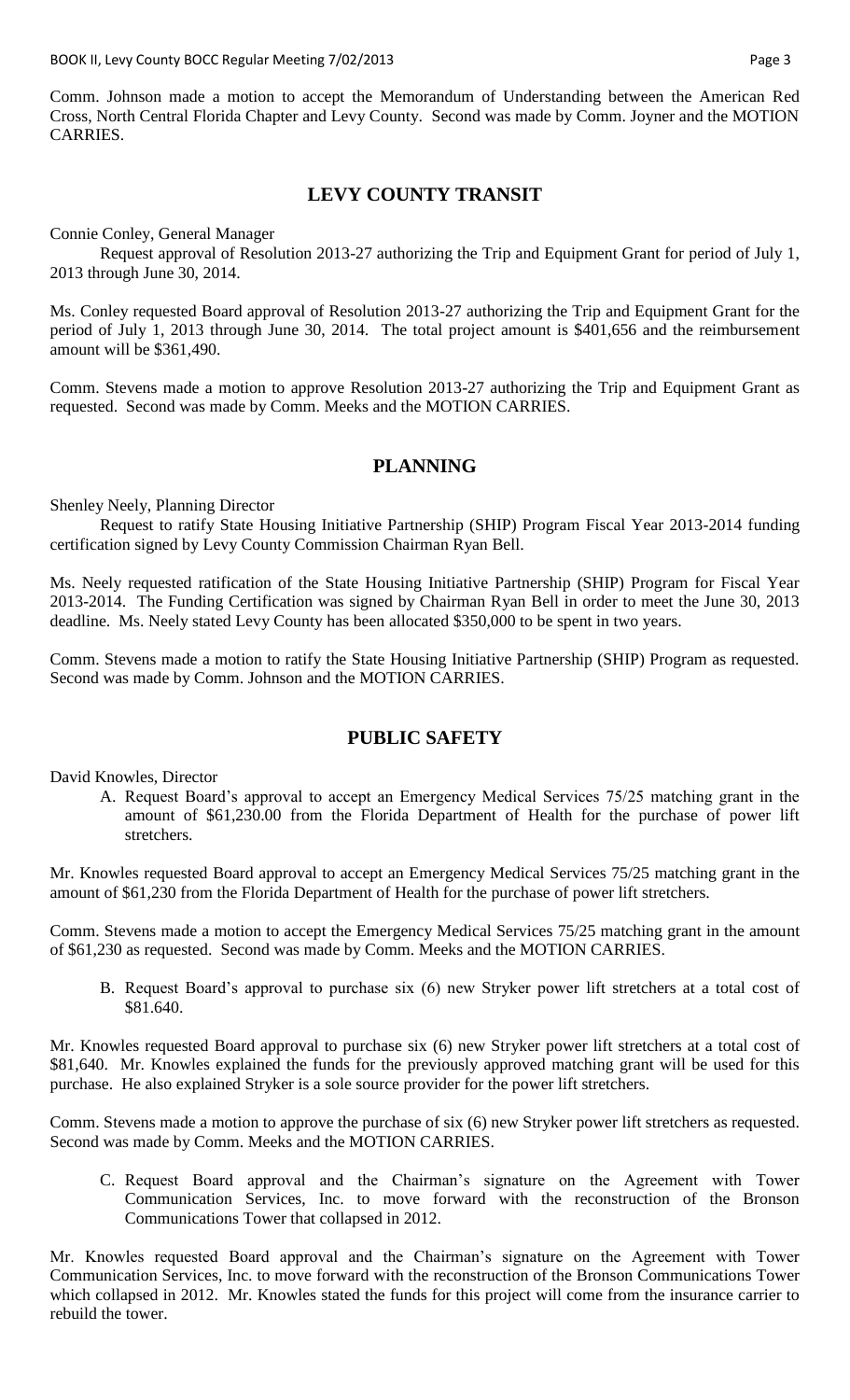Comm. Stevens made a motion to approve the Chairman's signature and approval of the Agreement with Tower Communication Services, Inc. as requested. Second was made by Comm. Joyner and the MOTION CARRIES.

D. Yearly Report Presentation.

Mr. Knowles gave a brief overview of the Department of Public Safety's Yearly Report to the Board.

# **ROAD DEPARTMENT**

Bruce Greenlee, Administrative Road Superintendent

A. Request to purchase two John Deere 6115D Cab Tractors (corrective action from 6/4/13 BOCC meeting).

Mr. Greenlee requested Board approval to purchase two (2) John Deere 6115D cab tractors. Mr. Greenlee explained this is corrective action from the 6/4/13 meeting. At the 6/4/13 meeting, the amount approved was \$36,400 for two (2) tractors. The correct amount for the two (2) tractors is \$89,600.

Comm. Stevens made a motion to purchase two (2) John Deere 6115D for the total amount of \$89,600 as requested. Second was made by Comm. Joyner and the MOTION CARRIES.

B. Request to purchase two Bush Hog (3815) mowers for \$15,200.00 each, total cost \$30,400.00 off State Contract with Ag-Pro.

Mr. Greenlee requested Board approval to purchase two (2) Bush Hog (3815) mowers for a total price of \$30,400 by using State Contract pricing through Ag-Pro.

Comm. Joyner made a motion to approve the purchase of two (2) Bush Hog (3815) mowers for a total price of \$30,400 as requested. Second was made by Comm. Meeks and the MOTION CARRIES.

### **SOLID WASTE**

Benny Jerrels, Director

Request permission to increase contract with Clean Harbors by 3%.

Mr. Jerrels requested Board approval for an increase in the contract with Clean Harbors by 3%.

Comm. Stevens made a motion to approve the increase in the contract with Clean Harbors by 3% as requested. Second was made by Comm. Joyner and the MOTION CARRIES.

# **COMMISSIONERS' REPORTS**

Comm. Joyner reminded everyone of the July 4<sup>th</sup> Parade to be held tomorrow in Williston. Mr. Knowles advised him the fire truck is ready for the Commissioners to ride or walk with in the parade.

Comm. Meeks stated he had attended the Florida Association of County's Annual Convention last week in Tampa and reported it was very informative.

Mr. Meeks stated he had also attended the graduation for Firefighter II training held at Black Prong last night and was proud for those who had graduated and commended Chief Knowles and staff for a job well done. Comm. Meeks also reported the next North Florida Broadband meeting is scheduled for July 10<sup>th</sup> in Palatka.

Comm. Bell stated the next RESTORE Act Town Hall meeting is scheduled to be in Inglis on July 16<sup>th</sup> at 6:00 P.M. at the Inglis Community Center.

Comm. Bell thanked Representative Charlie Stone for attending the Board meeting today.

Renate Cannon asked what the status is on the RESTORE Act and if the State had received any money. Atty. Brown answered there has been no money distributed yet.

Dana Sheffield expressed thanks for Representative Charlie Stone for coming to the Board meeting today.